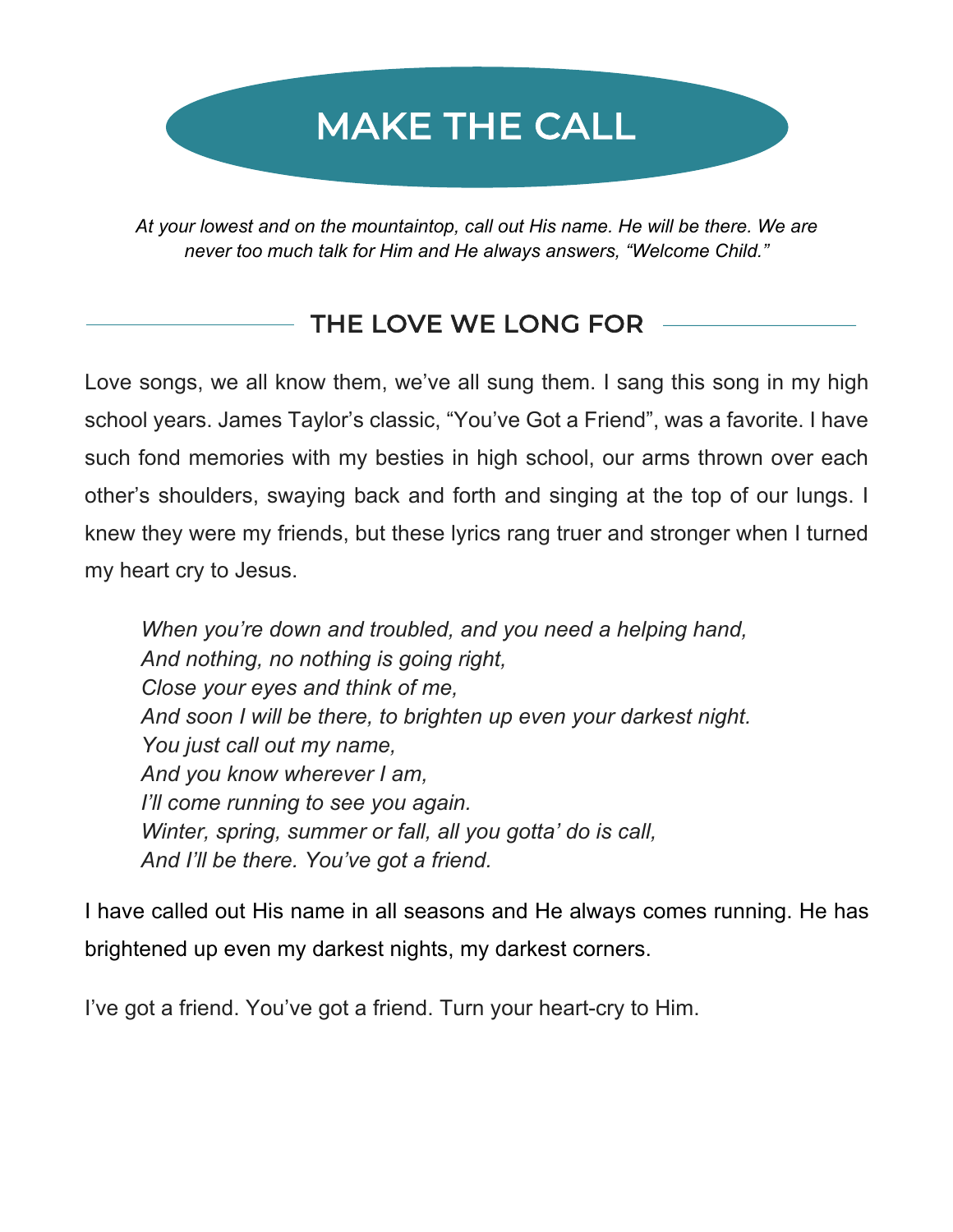#### ANY

When I was growing up, a small print hung at my bedside. It read: "When you go to bed at night, give all your worries to God, He's going to be up all night anyway." Friends and family aren't always available, but there's One who sticks closer than a brother. (Proverbs 18:24) Who never leaves you or forsakes you. (Hebrews 13:5) He's wide eyed and available 24-7. We need our sleep, but He's always up. Praise God. When we can't sleep, when we can't rest, He's up and ready to listen!

"Indeed, He who watches over you never slumbers or sleeps." (Psalms 121:4)

#### HE LISTENS

My brother and I had a private kids' phone line in high school. Without it, my parents' line would have always been busy. It was a rotary dial with a super long cord that stretched to the back hall, perfect for me. I would close the door and lay on the shag carpet, chatting with friends for hours. My brother was lucky if he even got a turn.

You might think I'm ancient describing a phone like this, and I couldn't tell you what

we talked about, it was forever ago. What I've realized though, tracing all these years, is that out of all the countless conversations I've had with the

Ancient of days, all our years You count, and all our conversations with You, You treasure.

Lord, He hasn't forgotten one thing we've chatted about. Weeks back or years back, He remembers it all.

Whether you feel ancient or you are young at heart, God's heart hangs on every word you say. We are loved by the Almighty and never forgotten. When's the last time y'all chatted?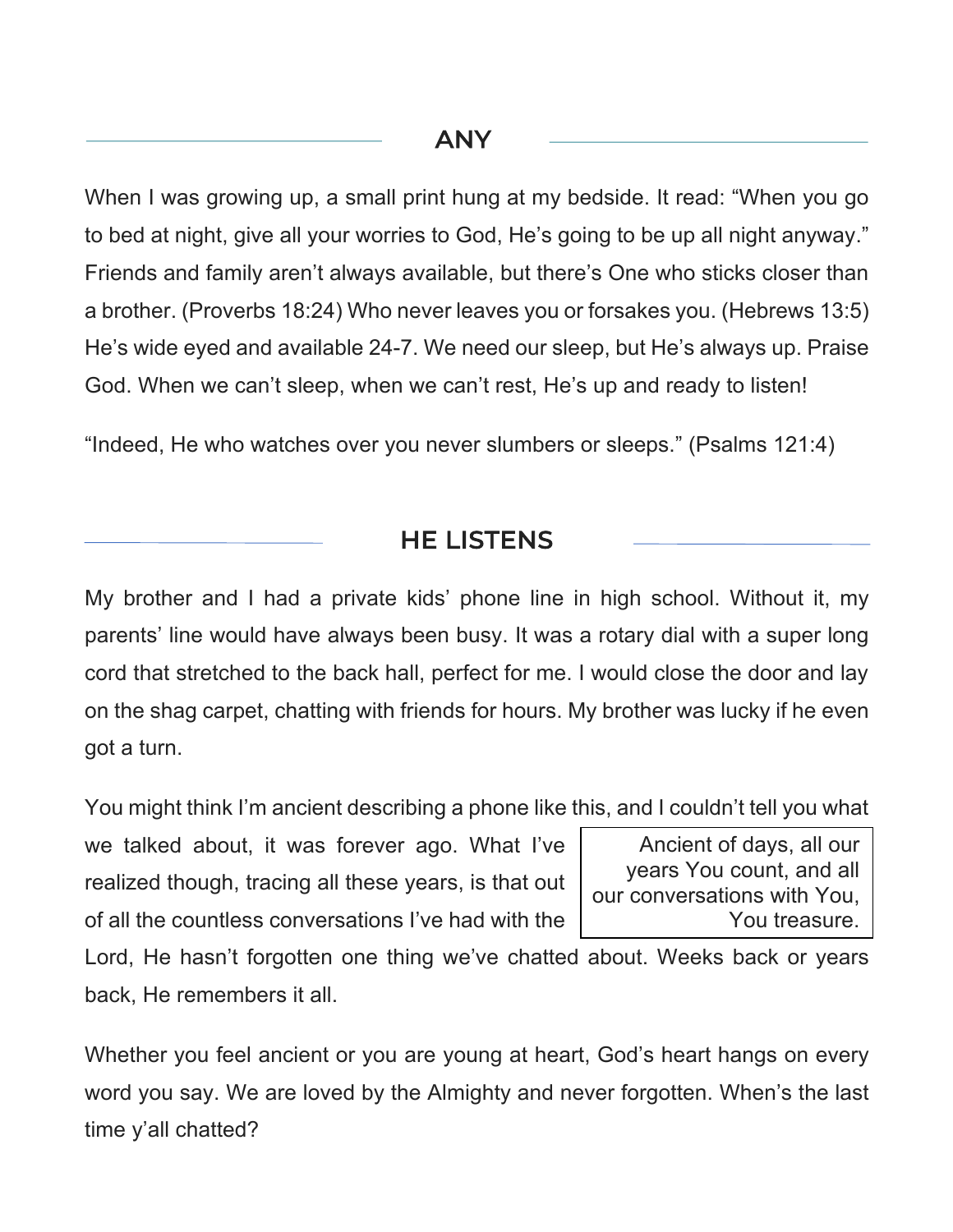## HONESTLY, COME HONEST

Do you ever feel like your heartaches and miseries are just too much? Too much

 $\overline{a}$ 

We pour out all our troubles and His compassion never fails. (Psalm 142:2-3)

to bear and too much to share?  $\Box$  We need to understand that when we let it all hang out  $\vert$  all our  $\vert$  before the Lord, He counts this as music to His ears. He wants  $\vert$  troubles and  $\vert$  us to openly utter it all, raw truth is best. Honestly, He loves our  $\begin{bmatrix} 1 & 1 & 1 \\ 1 & 1 & 1 \end{bmatrix}$  honesty. Are you miserable? Do you have a dark secret? He  $\int_{\text{power fails}}$  wants us to bring our whole selves, every part. He lovingly  $\vert$  (Psalm  $\vert$  listens and receives us as we are. We're better off coming  $\vert^{142.2}$ ,  $\vert$  broken than pretending

everything is okay. Only then can we honestly share life with Him.

#### CAW OUT

I stepped out into the cool crisp Fall air and stood under the heavy gray cloud cover. There was a small wind around me and close by I could hear the song of a crow in the branches above calling, "Caw! Caw!" I thought to myself, "I wonder

"Great is our Lord and mighty in power; his understanding has no limit." (Psalm 147:5)

what he is saying?" You know a crow has a raspy voice. It sounds desperate, with a loud, hoarse, grating rattle. He calls out constantly, and he did as I listened. I couldn't begin to interpret what he was trying to convey. You know, it was that very morning that I should have been hoarse, but I couldn't find my "call." The words wouldn't come to express the cries of my heart to the Lord. I felt desperate. Do you ever find yourself

unable to express what's deep inside? I couldn't read this crow's call, but I was reminded that the Lord can hear the hoarseness of our hearts, the grating desperate places in our souls.